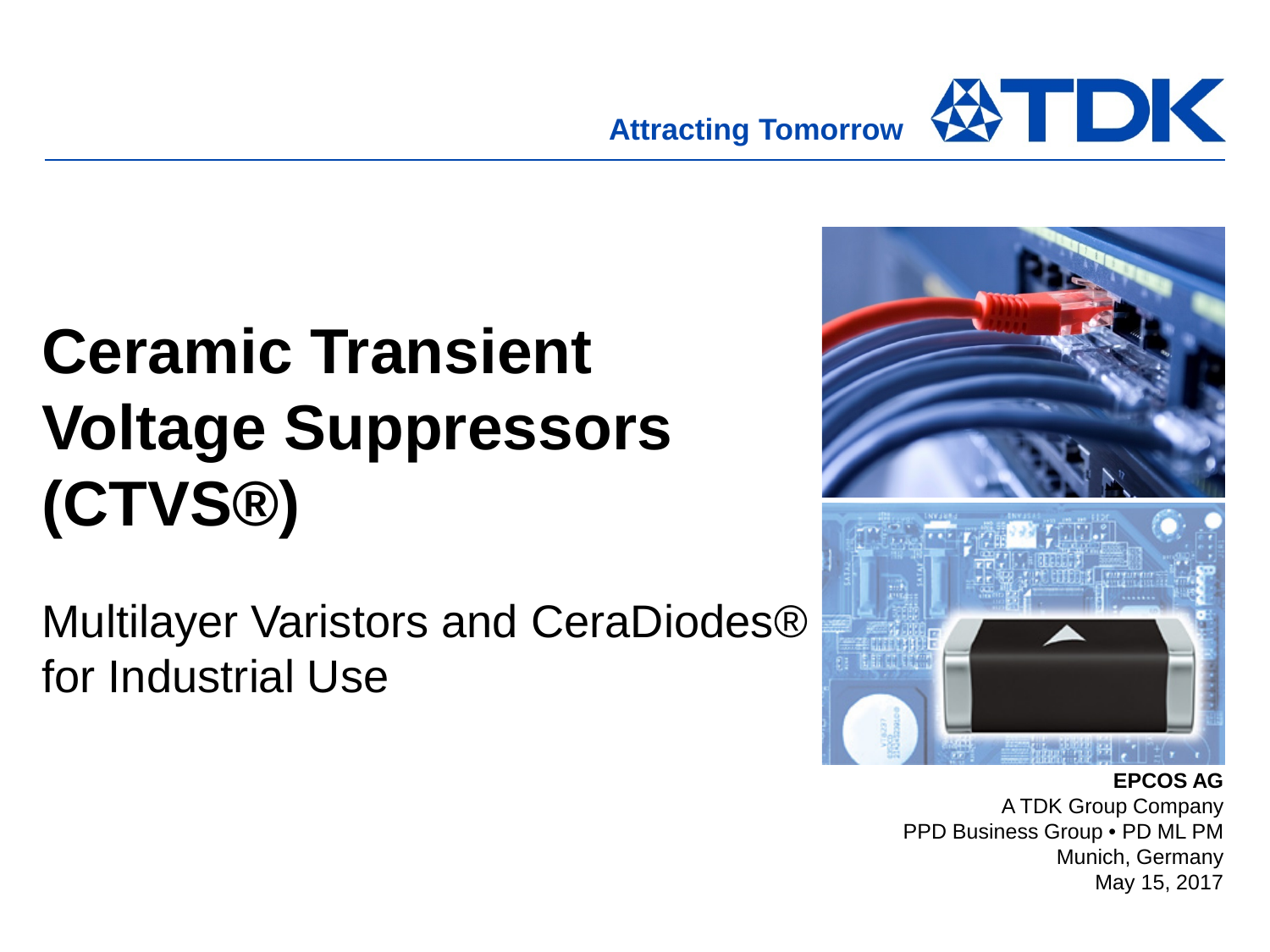

## **Content**

| • Transient environment                                                          | 3  |  |  |  |  |
|----------------------------------------------------------------------------------|----|--|--|--|--|
| • CTVS <sup>®</sup> multilayer varistors and CeraDiodes <sup>®</sup> : Portfolio |    |  |  |  |  |
| • Protection against ESD                                                         | 6  |  |  |  |  |
| $\neg$ Portfolio                                                                 |    |  |  |  |  |
| $\lnot$ Application examples                                                     | 8  |  |  |  |  |
| • Protection against high energy transients                                      | 11 |  |  |  |  |
| $\neg$ Portfolio                                                                 | 13 |  |  |  |  |
| $\neg$ Application examples                                                      | 14 |  |  |  |  |
| • Design support                                                                 | 16 |  |  |  |  |
| • Annex                                                                          | 17 |  |  |  |  |

**\* CTVS** = **C**eramic **T**ransient **V**oltage **S**uppressors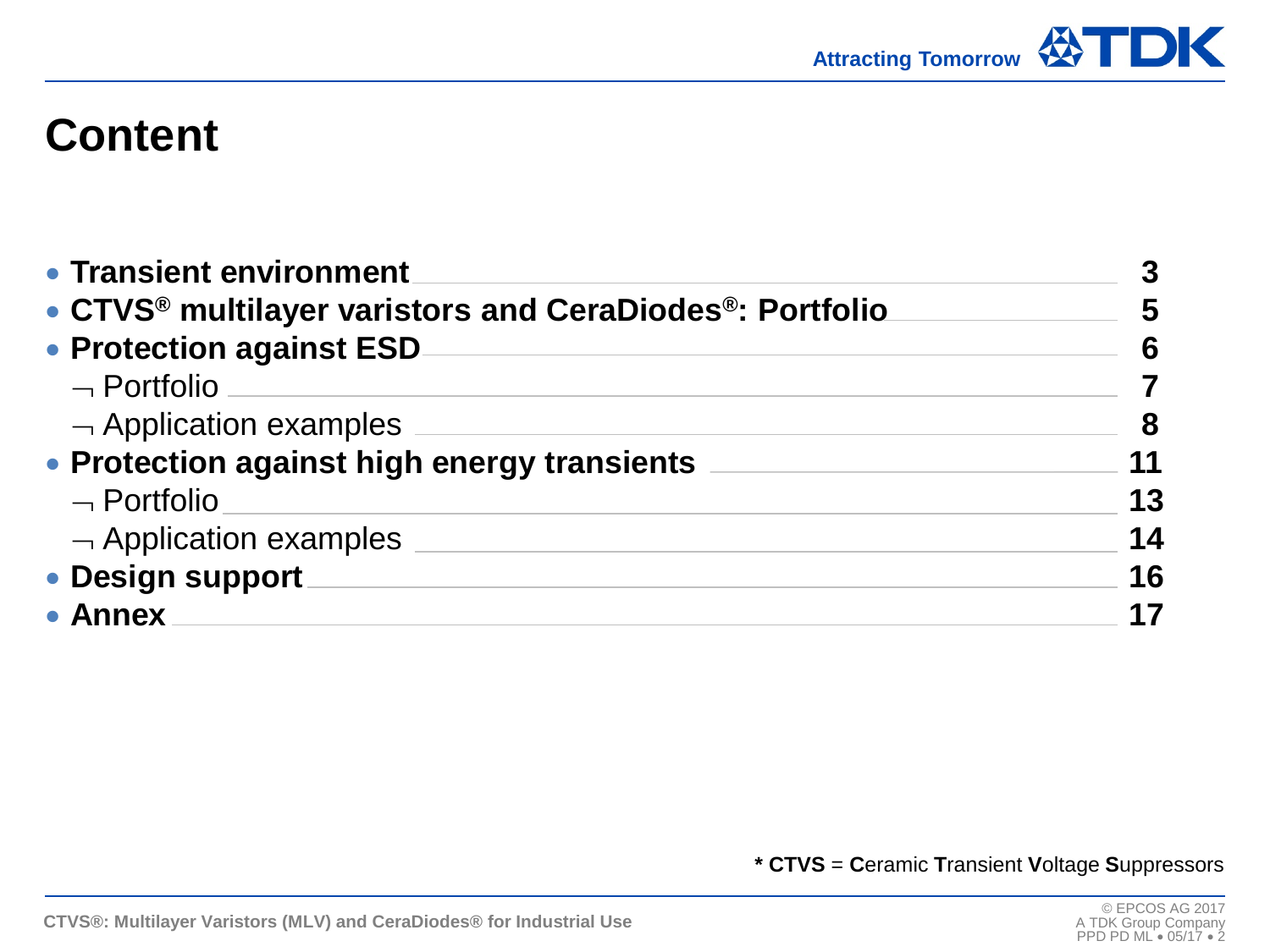## **Transient environment**

### **Transients and test standards**

|                  | <b>ESD</b>                 | <b>Surge</b>    | <b>Burst/ EFT (electrical</b><br>fast transient)                                                  | Switching<br>inductive loads | <b>TOV</b> (temporary<br>overvoltage)     |
|------------------|----------------------------|-----------------|---------------------------------------------------------------------------------------------------|------------------------------|-------------------------------------------|
| Phenomena        | Electrostatic<br>discharge | inductive loads | Lighting, switching of Transient interferences<br>as single pulse (EFT) or<br>pulse chain (burst) | Switching operations         | Switching or fault clearing<br>operations |
| Voltage          | up to 25 kV                | up to 4 kV      | up to 4 kV                                                                                        | up to $600V$                 | $\vert$ up to 360 V                       |
| l Pulse duration | ∣ns                        | μs              | ns (single pulse)<br>$\mu s$ (burst)                                                              | ms                           | $\mathsf{I}$ min $\mathsf{I}$ h           |
| Standard         | IEC 61000 4-2              | IEC 61000 4-5   | IEC 61000 4-4                                                                                     |                              |                                           |

#### **Pulse voltage/ duration**



### **Protection principle**



multilayer components for reliable protection against electrical transients. EPCOS CTVS® (Ceramic Transient Voltage Suppressors) and CeraDiodes® are ceramic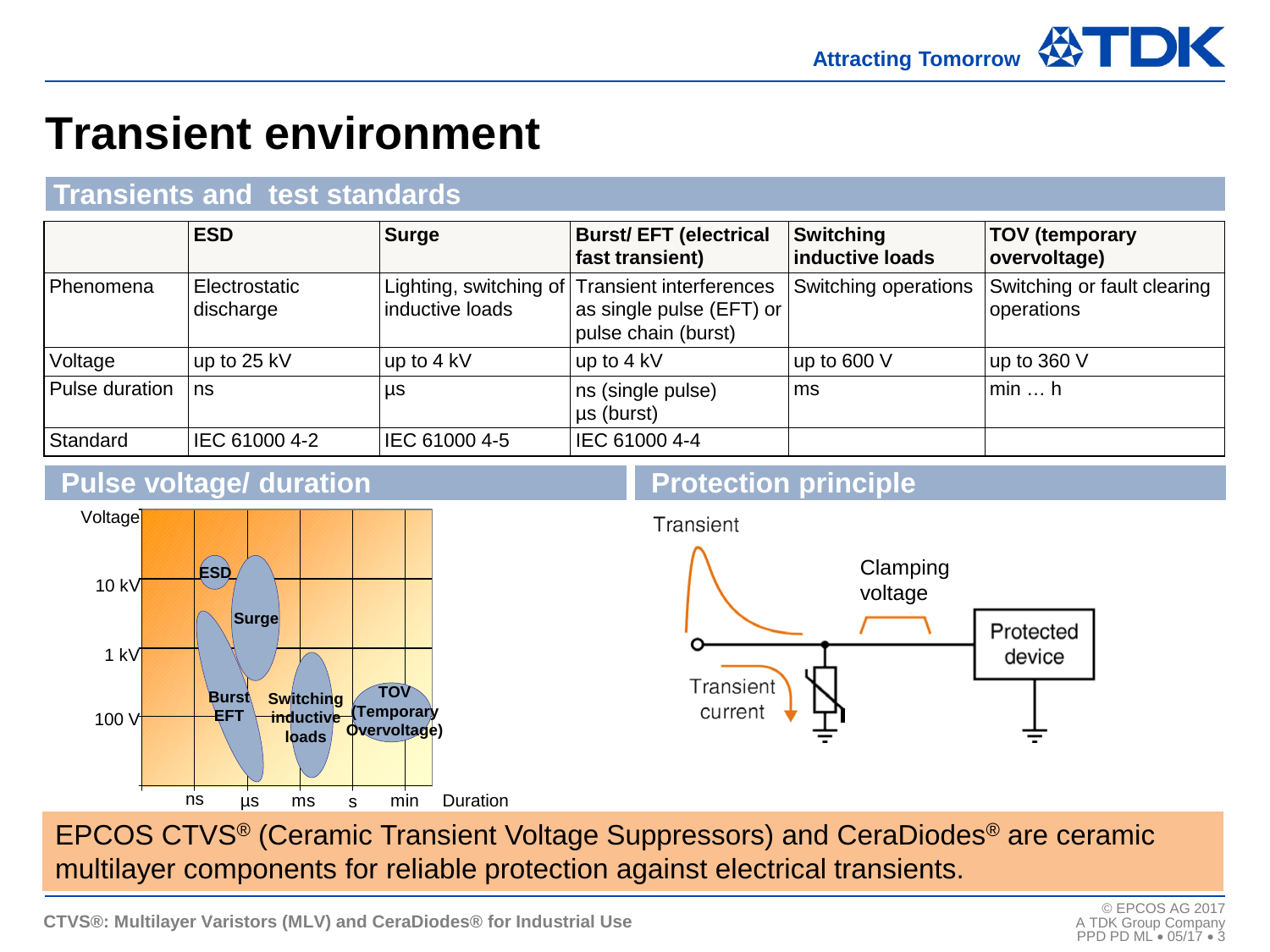

## **ESD and high energy transient protection**

### **Varistor = variable resistor**



### **Applications**

- Automation engineering
- Interfaces, data lines, push buttons, serial ports
- Industrial PCs and monitoring systems
- Metering systems
- PoE (Power over Ethernet)
- Data capturing, e.g. barcode reader
- Comfort, control and security systems, e.g. heat and/ or smoke detectors
- Monitoring systems
- Medical equipment
- White goods
- Power supply
- LED

#### **Features**

- ESD protection up to 25 kV (ISO 10605)
- ESD protection min. 8 kV contact, 15 kV air (IEC 61000-4-2)
- High energy handling capability
- High surge current handling
- EMI/RFI attenuation
- Multi-strike capability
- Low parasitic inductance
- No derating up to  $+85 \degree C/ +125 \degree C$  (depending on type)
- Stable protection level
- **Available in EIA case sizes 0201… 2220**
	- Nickel barrier termination
	- Bidirectional protection
- High reliability
- **Low leakage current**
- For temperatures up to  $+125$  °C
- Excellent long-term stability
- Short response time <0.5 ns
- PSpice simulation models available

### **Filtering/ Protection on**

- Interface I/O lines
- Communication interfaces, e.g. bus systems
- Analog signal/ sensor lines
- Sensitive components, e.g. semiconductors



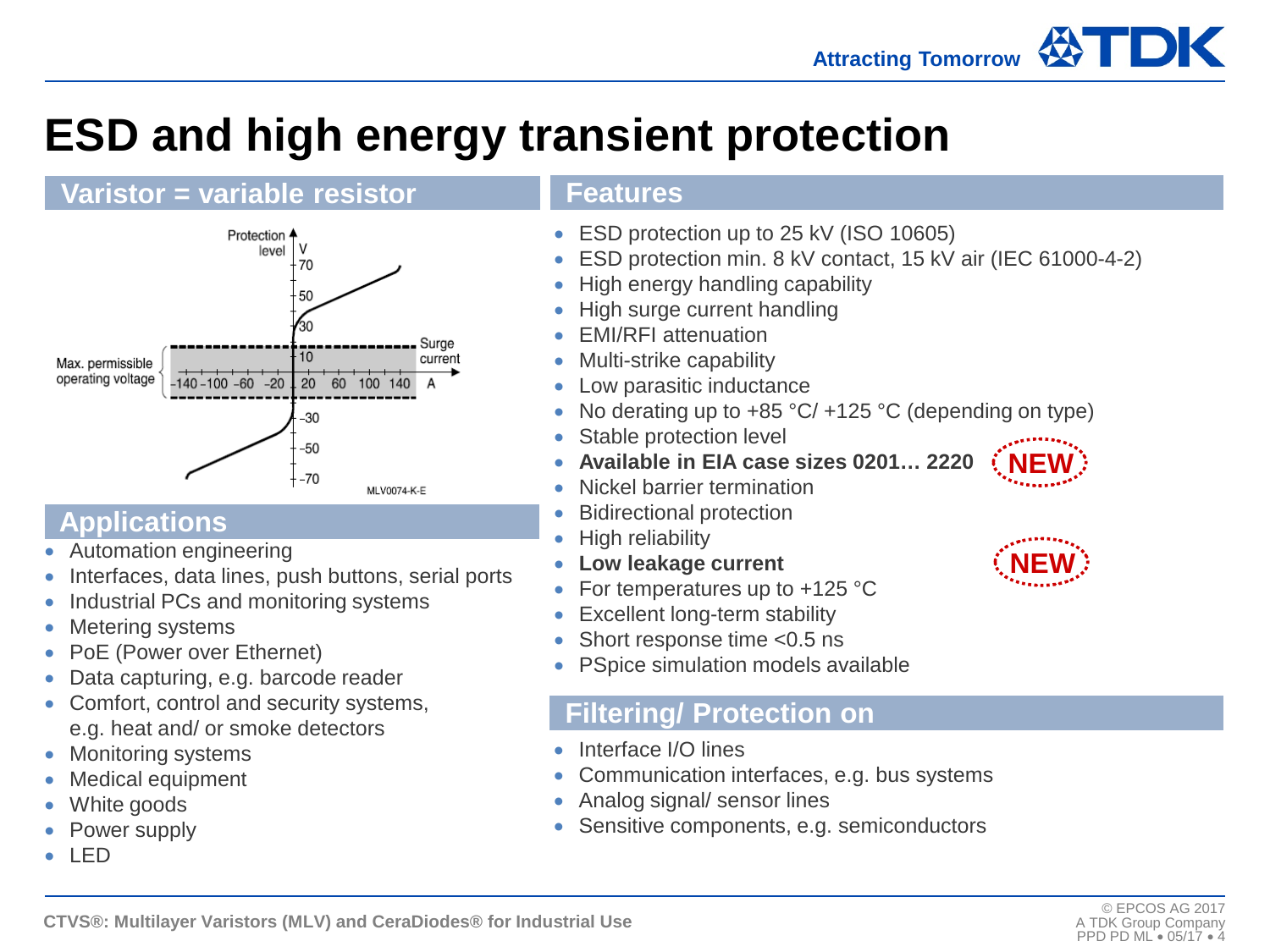Attracting Tomorrow **WIDK** 

## **Portfolio CTVS (Ceramic Transient Voltage Suppressors)**

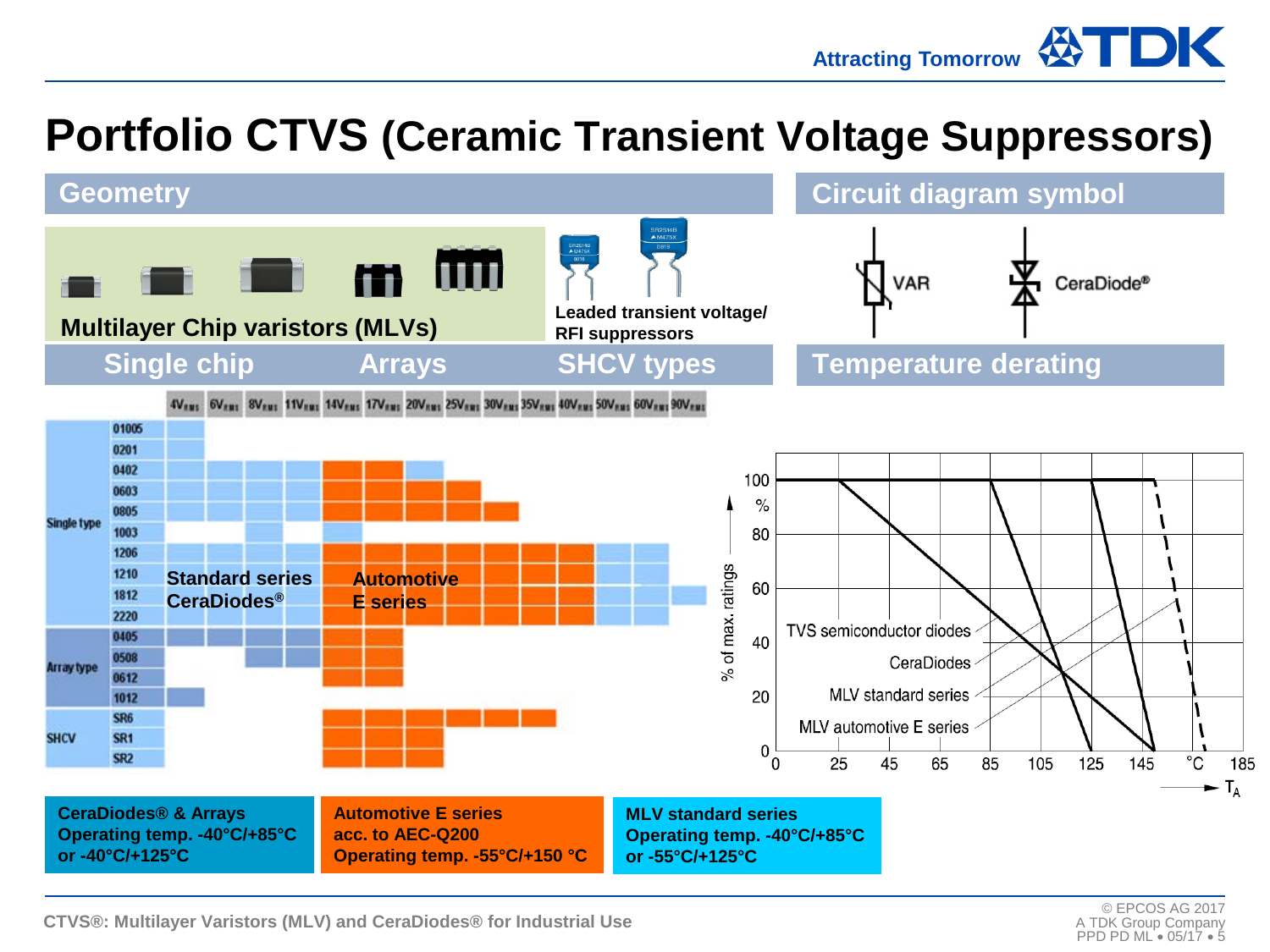

### **Electrostatic discharge (ESD) events**

**Electrostatic discharge** (ESD) is a fast and high voltage transient. ESD transients are frequently caused by touching a device or contact with the fingers. More than 15 kV can be charged in a human body, thus a protection device for ESD requires a high voltage withstand and a very short response time. Industrial applications and automation equipment require reasonable ESD protection (e.g. on data line interfaces). EPCOS CeraDiodes® provide cost-efficient but reliable ESD protection up to 30 kV.



CTVS® and CeraDiode® from EPCOS fulfill at least **IEC 61000-4-2, level 4** (8 kV contact discharge, 15 kV air discharge). The response time is **<0.5 ns**.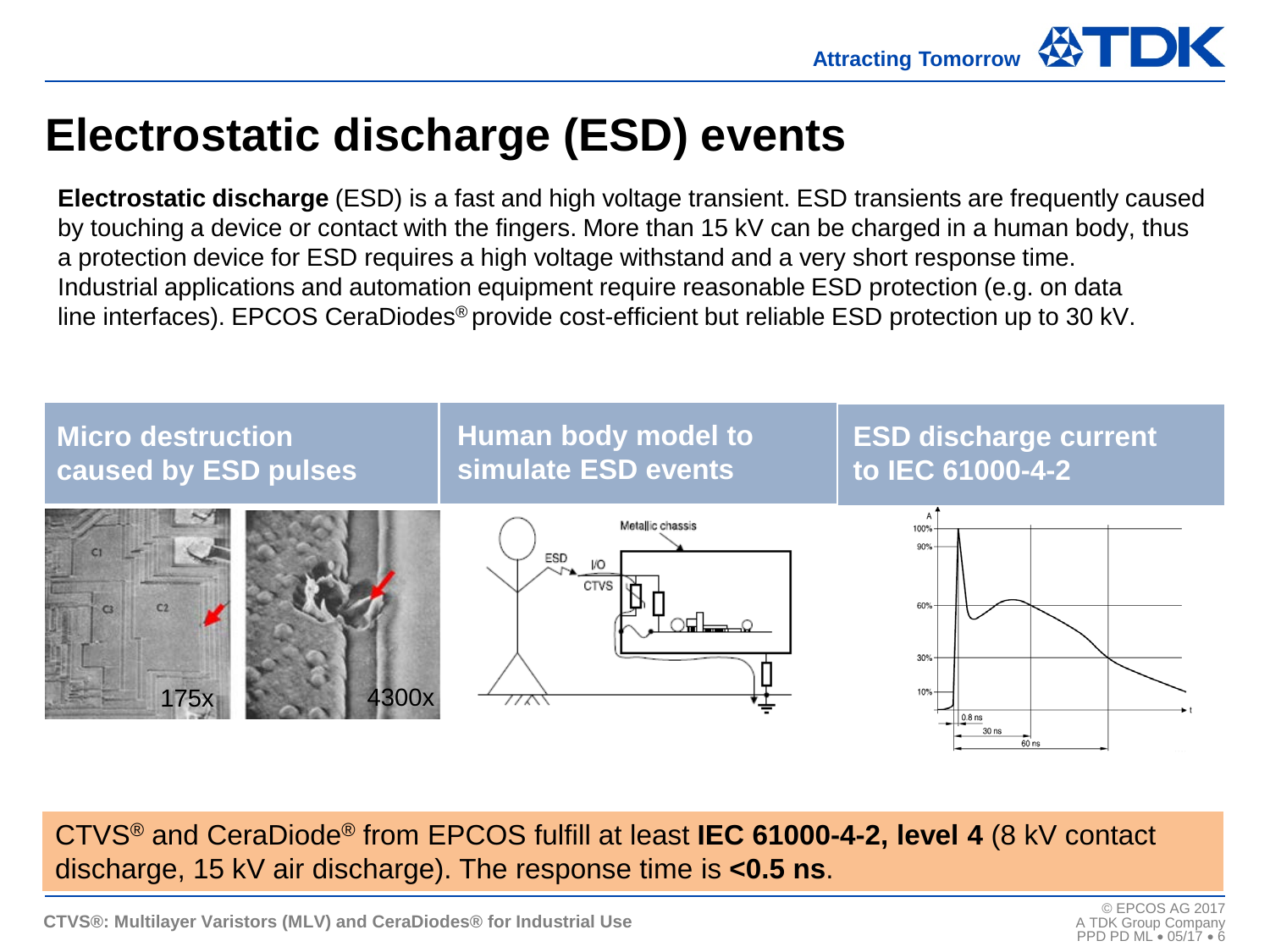### **ESD protection on interfaces: Product portfolio**

|                   | Audio<br><b>MALOS AUDIO OUTPUT</b>                    |                                                                                    | <b>Serial/Parallel</b>      | <b>ISDN/</b><br>xDSL modem | <b>PS/2</b>           |                          |                         |              |                           |                          | Video            |                                                |                        |                           |                            |                        | <b>HDMVDVI</b> |              |              |              |                                       | USB/<br><b>IEEE 1394</b>  |             |              | Ethernet<br>LAN   |                                |   |
|-------------------|-------------------------------------------------------|------------------------------------------------------------------------------------|-----------------------------|----------------------------|-----------------------|--------------------------|-------------------------|--------------|---------------------------|--------------------------|------------------|------------------------------------------------|------------------------|---------------------------|----------------------------|------------------------|----------------|--------------|--------------|--------------|---------------------------------------|---------------------------|-------------|--------------|-------------------|--------------------------------|---|
| ◉<br>$\bullet$    | $\odot\odot\odot$<br>$\mathbf{O}\mathbf{O}\mathbf{C}$ | ALICHO IR<br>DIGITAL<br>$\ddot{\mathbf{O}}$<br>OUT IN<br>…<br>$\bullet$<br>Coasial |                             | o                          |                       | MOUSE<br><b>CEVROARD</b> |                         |              | <b>S-VIDEO</b><br>$\odot$ | <b>VIDE</b><br>$\bullet$ |                  | VIDEO COMPONENT III<br>$\bullet\bullet\bullet$ |                        |                           |                            |                        | $\bullet$      |              |              |              |                                       | ě                         |             |              |                   |                                |   |
| CeraDiode®        |                                                       |                                                                                    | 3) Power line; 2) IEEE1394b |                            | Analog video          | Σ                        | HDMI 1.3 / Display port | Analog audio | Digital audio             | USB 2.0                  | CD dataline      | <b>HWID</b>                                    | EEE 1284 parallel port | EEE 1394 Firewire 400/800 | Ethernet 10/100/1.000/fast | Serial RS-232 / RS-485 | CANopen        | 鸟            | WiMax 802.16 | SATA         | card<br>$\frac{1}{2}$<br>Memory card, | Bluetooth                 | <b>ISDN</b> | xDSL modem   | WLAN 802.11 b/a,g | Key botton, Push buttons, PS/2 |   |
| Product<br>series | <b>EIA</b><br>case size                               | <b>Type</b>                                                                        | Working<br>voltage          | Capacitance 1)             | Semi-diode<br>package |                          |                         |              |                           |                          |                  |                                                |                        |                           |                            |                        |                |              |              |              |                                       |                           |             |              |                   |                                |   |
|                   |                                                       |                                                                                    | [V]                         | [pF]                       |                       |                          |                         |              |                           |                          |                  |                                                |                        |                           |                            |                        |                |              |              |              |                                       |                           |             |              |                   |                                |   |
| Standard          | 0201                                                  | CDS1C05GTH1                                                                        | 5.5                         | 7.0 $(p_1)$                |                       |                          |                         |              | x                         |                          |                  |                                                |                        |                           |                            |                        | X              |              |              |              |                                       |                           |             | x            |                   |                                |   |
| <single></single> | 0201                                                  | CDS1C05GTA1                                                                        | 5.5                         | 15.0 $_{(typ.)}$           |                       |                          |                         |              | $\mathsf{x}$              |                          |                  |                                                |                        |                           |                            |                        | $\mathsf{x}$   |              |              |              |                                       |                           |             | $\mathbf{x}$ |                   |                                | x |
|                   | 0402                                                  | CDS2C05GTA                                                                         | 5.6                         | $180.0$ (typ.)             | SOD-723               |                          |                         |              | $\mathbf{x}$              |                          |                  |                                                |                        |                           |                            |                        | x              |              |              |              |                                       |                           |             | x            |                   |                                | x |
|                   |                                                       | CDS2C15GTA                                                                         | 15.0                        | 47.0 $_{(two)}$            |                       |                          |                         |              | $\mathsf{x}$              |                          | $x^{3)}$         |                                                |                        |                           | $x^{3}$                    |                        | $\mathsf{x}$   |              |              |              |                                       |                           |             | x            |                   |                                | x |
|                   | 0603                                                  | CDS3C05GTA                                                                         | 5.6                         | 470.0 <sub>(typ)</sub>     | SOD-523               |                          |                         |              | x                         |                          |                  |                                                |                        |                           |                            |                        | x              |              |              |              |                                       |                           |             | x            |                   |                                | x |
|                   |                                                       | CDS3C09GTA                                                                         | 9.0                         | 220.0 (typ.)               |                       |                          |                         |              | $\mathsf{x}$              |                          |                  |                                                |                        |                           |                            |                        | x              |              |              |              |                                       |                           |             | $\mathbf{x}$ |                   |                                | x |
|                   |                                                       | CDS3C15GTA                                                                         | 15.0                        | 160.0 $_{(typ.)}$          |                       |                          |                         |              | x                         |                          | $\times$ $^{3)}$ |                                                |                        |                           | $\mathbf{x}^{(3)}$         |                        | x              |              |              |              |                                       |                           |             | x            |                   |                                | x |
|                   |                                                       | CDS3C20GTA                                                                         | 20.0                        | 56.0 (typ.)                |                       |                          |                         |              | x                         |                          |                  |                                                |                        |                           |                            |                        | x              |              |              |              |                                       |                           | x           | $\mathsf{x}$ |                   |                                | x |
|                   | 1003                                                  | CDS4C12GTA                                                                         | 12.0                        | 82.0 $_{(typ.)}$           | SOD-323               |                          |                         |              | x                         |                          | $\times$ 3)      |                                                |                        |                           | $x^3$                      |                        | x              |              |              |              |                                       |                           |             | x            |                   |                                | x |
| Standard          | 0508                                                  | CDA4C20GTA                                                                         | 22.0                        | 33.0 <sub>(typ.)</sub>     |                       |                          |                         |              | x                         | x                        |                  |                                                |                        |                           |                            |                        | $\mathbf{x}$   |              |              |              |                                       |                           |             | x            |                   |                                | x |
| <array></array>   | 0612                                                  | CDA5C20GTA                                                                         | 22.0                        | 56.0 $_{(typ.)}$           |                       |                          |                         |              | x                         | x                        |                  |                                                |                        |                           |                            |                        | x              |              |              |              |                                       |                           | x           | x            |                   |                                | x |
| High-speed        | 0201                                                  | CDS1C05GTH2                                                                        | 5.5                         | $3.0_{(typ.)}$             |                       | x                        |                         |              |                           | x                        | x                | x                                              | x                      | x                         | x                          | Ιx                     | x              | x            |              |              |                                       |                           | x           |              | x                 | x                              |   |
| <single></single> | 0402                                                  | CDS2C05HDMI2                                                                       | 5.6                         | $0.9$ (max.)               | SOD-723               |                          | x                       | x            |                           | x                        | x                | x                                              | x                      |                           | $x^{2}$                    | x                      |                |              | x            | $\mathbf{x}$ | x                                     | $\boldsymbol{\mathsf{x}}$ |             |              | x                 | x                              |   |
|                   |                                                       | CDS2C15GTH                                                                         | 15.0                        | $15.0$ (max.)              |                       | x                        |                         |              |                           | x                        |                  |                                                |                        | x                         | x                          | x                      | x              | x            |              |              |                                       |                           | x           |              |                   | x                              |   |
|                   |                                                       | CDS2C20GTH                                                                         | 20                          | $13.0_{(max.)}$            |                       | $\mathbf{x}$             |                         |              |                           | x                        | x                | x                                              | x                      | x                         | x                          | x                      | $\mathbf{x}$   | $\mathbf{x}$ |              |              |                                       | $\mathbf{x}$              | x           |              | x                 | x                              |   |
|                   | 0603                                                  | CDS3C05HDMI1                                                                       | 5.6                         | $0.9_{(max.)}$             | SOD-523               |                          | x                       | x            |                           | x                        | x                | x                                              | x                      |                           | x                          | x                      |                |              | x            | $\mathsf{x}$ | x                                     | $\boldsymbol{\mathsf{x}}$ |             |              | x                 |                                |   |
|                   |                                                       | CDS3C16GTH                                                                         | 16.0                        | $5.0_{(max)}$              |                       | x                        |                         |              |                           | x                        | x                | x                                              | x                      | x                         | x                          | x                      | x              | x            |              |              |                                       |                           | x           |              |                   | x                              |   |
|                   |                                                       | CDS3C30GTH                                                                         | 30.0                        | $15.0_{(max)}$             |                       | x                        |                         |              |                           | x                        | $\mathbf x$      |                                                | x                      | x                         | x                          | x                      | x              | x            |              |              |                                       |                           | x           |              | x                 | x                              |   |
|                   | 1003                                                  | CDS4C16GTH                                                                         | 16.0                        | 15.0 $_{(max)}$            | SOD-323               | x                        |                         |              |                           | x                        | x                |                                                | x                      | x                         | x                          | x                      | x              | x            |              |              | X                                     | x                         | x           |              | x                 | x                              |   |
| High-speed        | 0506                                                  | CDA3C05GTH                                                                         | 5.6                         | $3.5_{(max)}$              | SOT-666               | x                        |                         |              |                           | x                        | x                | x                                              | x                      | x                         | x                          | x                      | X              |              |              |              |                                       | x                         | x           |              | x                 |                                |   |
| <array></array>   | 0508                                                  | CDA4C16GTH                                                                         | 16.0                        | 15.0 $_{(max)}$            |                       | x                        |                         |              |                           | x                        |                  |                                                | x                      | x                         | x                          | x                      | x              |              |              |              |                                       |                           | ×           |              |                   | x                              |   |
|                   | 0612                                                  | CDA5C16GTH                                                                         | 16.0                        | $5.0_{(max)}$              |                       | $\mathbf{x}$             |                         |              |                           | $\mathbf{x}$             | x                | x                                              | x                      | x                         | x                          | x                      | x              |              |              |              |                                       | x                         | x           |              | x                 | x                              |   |
|                   | 1012                                                  | CDA6C05GTH                                                                         | 5.6                         | $10.0$ (max.)              | SOT-236L              | x                        |                         |              |                           | x                        | x                |                                                | x                      | x                         | x                          | x                      | x              |              |              |              |                                       | x                         | x           |              | $\mathsf{x}$      | x                              |   |

1) Measurement frequency: f = 1 MHz for C <100 pF, f = 1 kHz for C ≥100 pF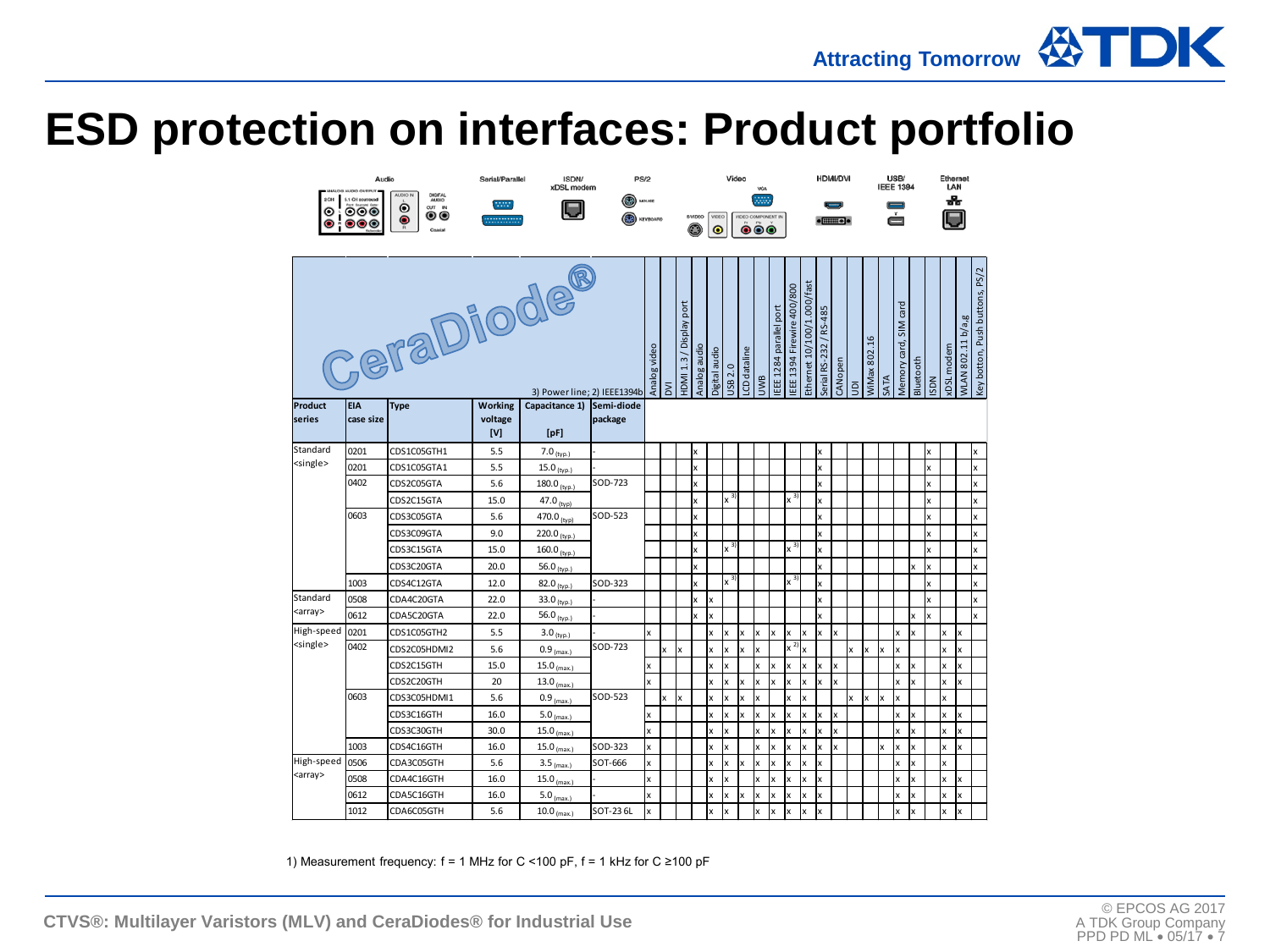

## **Application examples: Medical devices**

- Ordering code: B72440C0050H260
- Description: CDS1C05GTH2
- Capacitance @ 1 MHz: 3 pF
- Working voltage  $V_{DC,max}$ : 5.5 V
- $V_{BR,min}$  @ 1 mA = 20 V
- $V_{\text{clamp}} @ 1 A = 66 V$
- Leakage current @ 3 V ≤0.1 µA

- Ordering code: B72440C0050H160
- Description: CDS1C05GTH1
- Capacitance @ 1 MHz: 7 pF
- Working voltage  $V_{DC,max}$ : 5.5 V
- $V_{BR,min}$  @ 1 mA = 17 V
- $V_{\text{clamp}} @ 1 A = 33 V$
- Leakage current @ 3 V ≤0.1 µA

### **CeraDiode, 0201 3 pF CeraDiode, 0201 7 pF CeraDiode, 0201 15 pF**

- Ordering code: B72440C0050A160
- Description: CDS1C05GTA1
- Capacitance @ 1 MHz: 15 pF
- Working voltage  $V_{DC,max}$ : 5.5 V
- $V_{BR,min}$  @ 1 mA = 11 V
- $V_{\text{clamp}} @ 1 A = 22 V$
- Leakage current @ 3 V ≤0.1 μA

### **Reliable ESD protection up to 15 kV air discharge, acc. to IEC 61000-4-2.**

### **Blood glucose meter Hearing aids Wearable devices**

- Sensor port
- Data port (RS-232, IrDA(s), RF, USB)
- Calibration port
- MCU

- CeraDiodes® in support of a mechanical ESD protection
- $\rightarrow$  Failure mode (reset) can be avoided.
- $\rightarrow$  Low leakage current extends the life time of the battery.

- Key button 2 x
- SIM 3 x
- USB 3 x
- Audio 4 x
- Health interface 12 x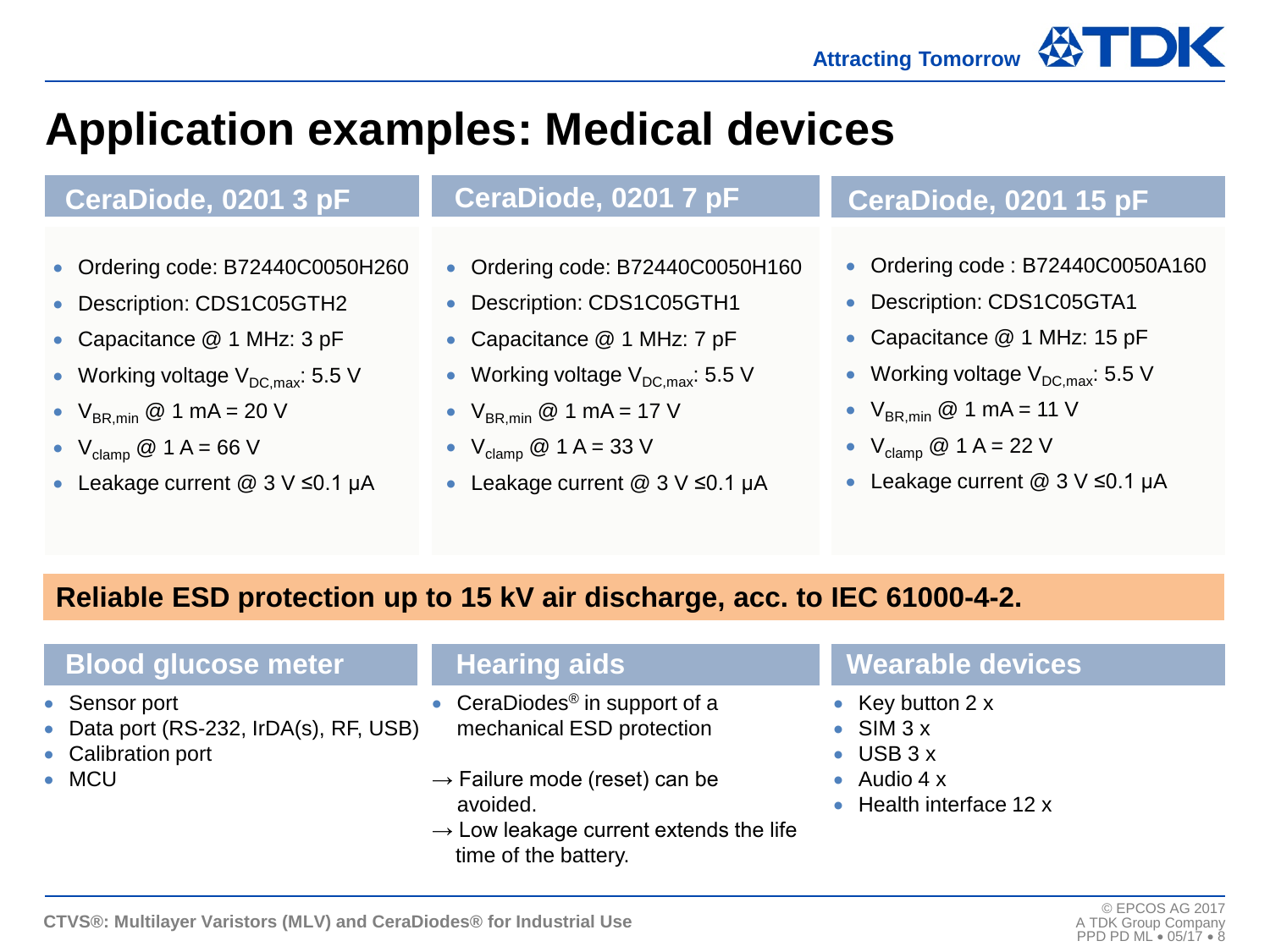

## **Application example: LED**

LEDs are very ESD sensitive with a typical protection level of 100 to 500 V. EPCOS offers protection solutions for level 2 (L2) where the CeraDiode<sup>®</sup> is on the LED flash module and/ or the light engine.



#### **Features**

- Broad portfolio for protection of 1 to 48 LEDs available (low to high voltage)
- High ESD robustness up to 15 kV contact discharge

### **Protection concept: 1 CeraDiode Example ® per LED string**

| <b>Number of LEDs Type</b><br>per system |             | <b>EIA case</b><br>size | <b>Working</b><br>voltage<br>[V] | Min.<br>breakdown<br>voltage<br>(@1mA)<br>[V] | Max. clamping<br>voltage<br>$(Q0 1 A, 8/20 \,\mu s)$<br>[V] |
|------------------------------------------|-------------|-------------------------|----------------------------------|-----------------------------------------------|-------------------------------------------------------------|
| 1                                        | CDS1C04GTB  | 0201                    | $\overline{4}$                   | 9                                             | 33                                                          |
| 1                                        | CDS2C04GTB  | 0402                    | 4                                | 6                                             | 20                                                          |
| 23                                       | CDS2C12GTB  | 0402                    | 12                               | 14,5                                          | 40                                                          |
| 4                                        | CDS2C18GTB  | 0402                    | 18                               | 24                                            | 66                                                          |
| 56                                       | CDS2C20GTB  | 0402                    | 20                               | 30                                            | 80                                                          |
| 710                                      | CDS2C36GTB  | 0402                    | 36                               | 45                                            | 130                                                         |
| 1114                                     | CDS2C48GTB  | 0402                    | 48                               | 65                                            | 200                                                         |
| 1520                                     | CDS2C70GTB  | 0402                    | 70                               | 100                                           | 290                                                         |
| 2126                                     | CDS2C90GTB  | 0402                    | 90                               | 125                                           | 350                                                         |
| 2748                                     | CDS2C200GTB | 0402                    | 200                              | 230                                           | 600                                                         |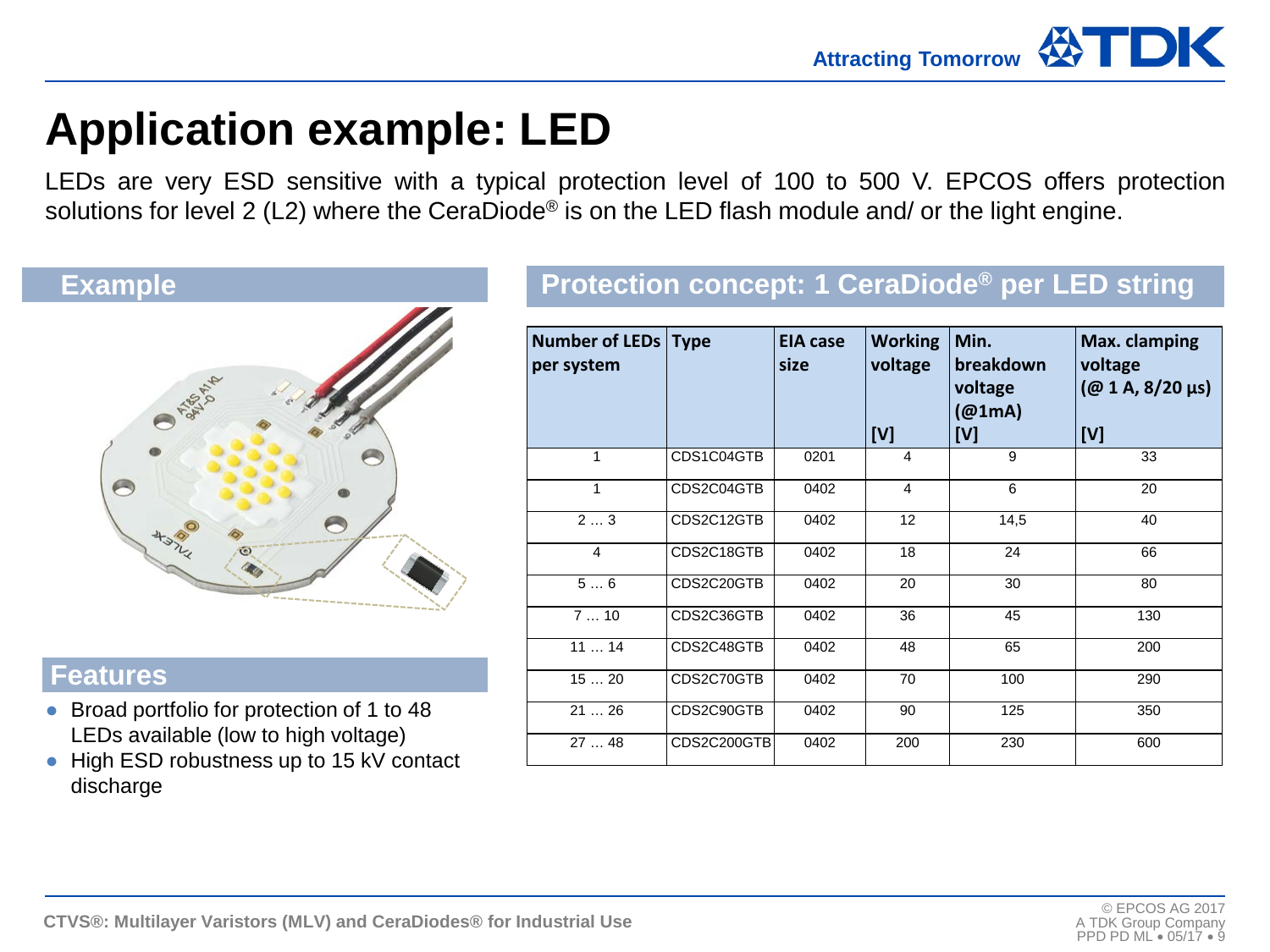

### **Application example: Bar code scanner**

ESD can occur when touching a bar code scanner. The unwanted pulse may damage the components inside and thus its function. Multilayer ESD protection devices are used to protect ESD sensitive components preventing damage to the board. **Recommended parts**



#### **Features**

- Ultra-low DC leakage current
- Low device capacitance
- Small package

**CeraDiode® provide reliable ESD performance in smaller packages than TVS!**

**CTVS®: Multilayer Varistors (MLV) and CeraDiodes® for Industrial Use**

A TDK Group Company PPD PD ML • 05/17 • 10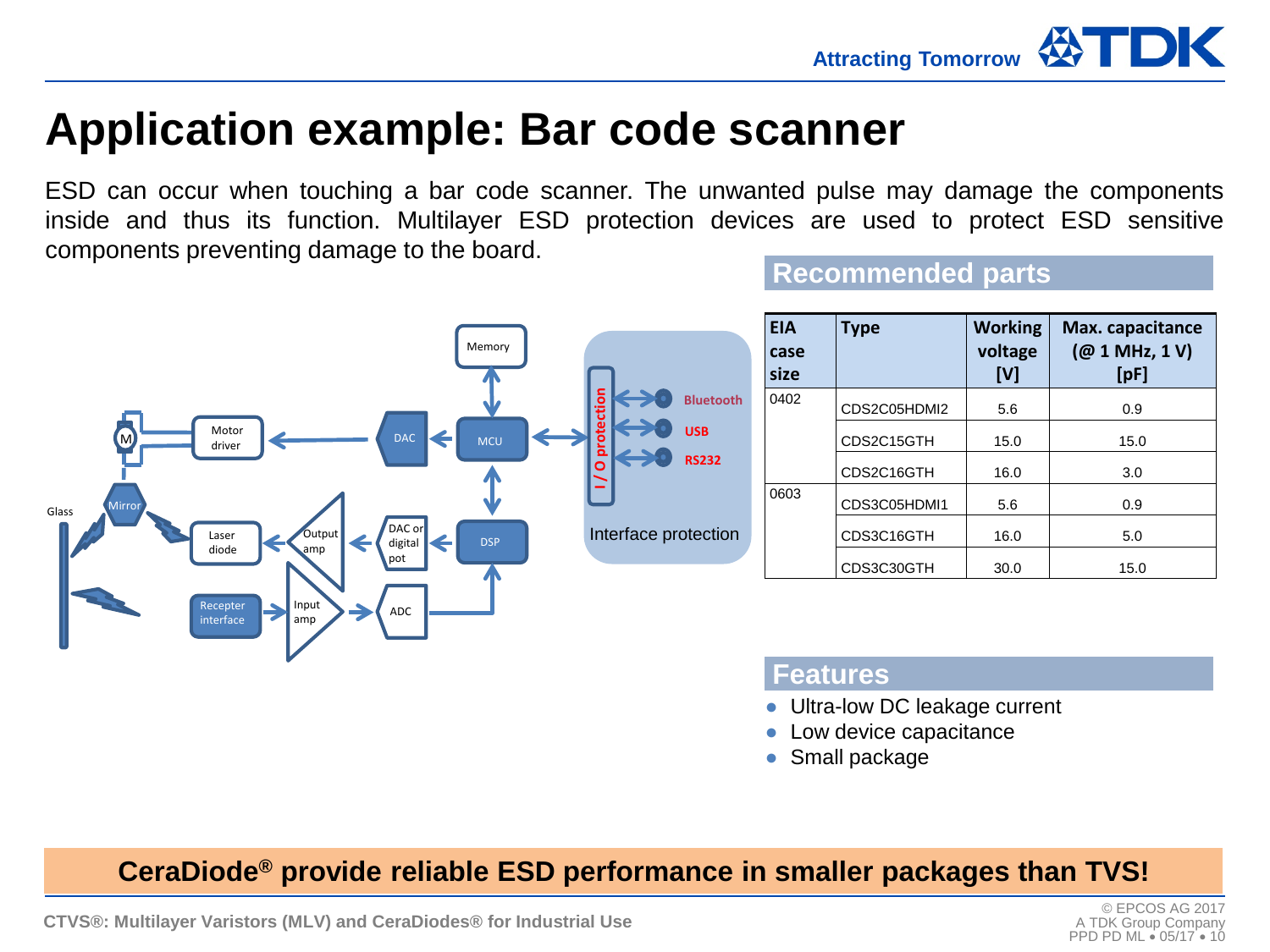

### **Protection against high energy transients**

Industrial applications and automation equipment require protection against various transients, such as ESD, Electrical Fast Transients (EFT) or burst, but also against high energy transients, so called surges. Surges are caused by switching of large capacitive or inductive loads. EPCOS CTVS® surge protection series can be applied for such a variety of transients. They provide protection against high surge currents up to 5.000 A acc. to IEC 61000˗4˗5. Due to the high energy level of these transients, EIA case sizes 0805… 2220 are recommended.

#### **Pulse voltage/ duration Applications**



- Automation engineering
- Industrial PCs and monitoring systems
- Metering systems
- PoE (Power over Ethernet)
- Data capturing, e.g. barcode reader
- Comfort, control and security systems, e.g. heat and/ or smoke detectors
- Monitoring systems
- Medical equipment
- White goods
- Power supply
- LED

| <b>Surge (high energy transients)</b><br>IEC 61000-4-5                                      | <b>Burst/EFT (electrical fast transient)</b><br>IEC 61000-4-4                                 | <b>Switching inductive loads</b>                                                               | <b>TOV (temporary overvoltage)</b>                            |
|---------------------------------------------------------------------------------------------|-----------------------------------------------------------------------------------------------|------------------------------------------------------------------------------------------------|---------------------------------------------------------------|
| Transient length up to 700 µs<br>Surge current up to 5000 A<br>Voltage amplitude up to 4 kV | Transient length up to 50 ns<br>Current protection up to 10 A<br>Voltage amplitude up to 4 kV | Transient length up to 10 ms<br>Current protection up to 10 A<br>Voltage amplitude up to 600 V | Transient length up to hours<br>Voltage amplitude up to 360 V |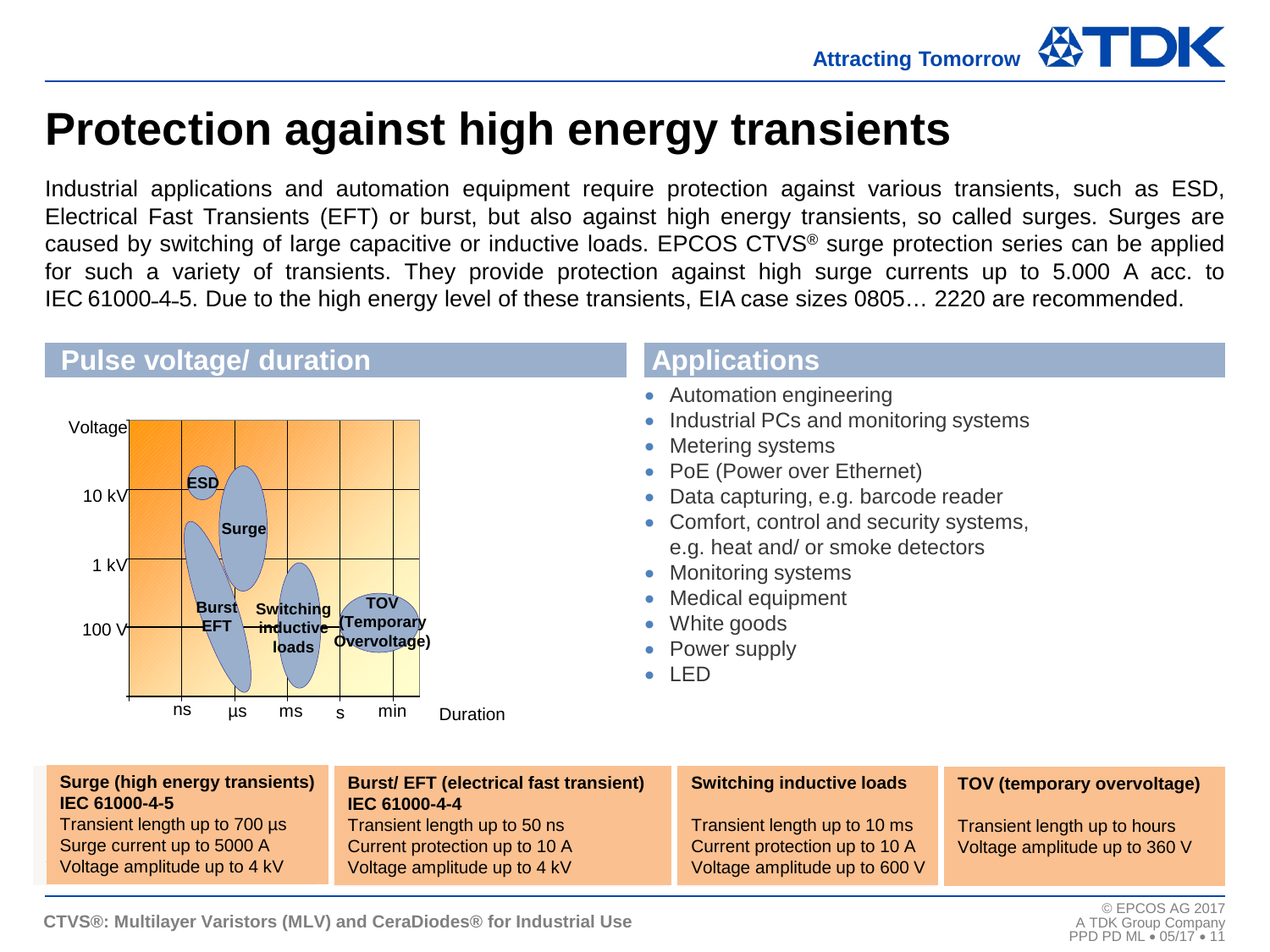## **Surge current protection**

### **Pulse energy Waveform Waveform**

- Very high current flows caused by surge voltages or spikes, like lightning coupled over network are referred as surge currents. Such surge currents deposit much more energy than ESD pulses and thus requires much higher energy absorption capability of the protection device, usually in the range of joules.
- For CTVS<sup>®</sup> the max. surge current  $I_{\text{surface, max}}$ is specified acc. to IEC 60060-01 (within IEC 61000-4-5).





 $I<sub>surface, max</sub>$  for CTVS<sup>®</sup> is specified for T<sub>s</sub> / T<sub>r</sub> ratio of 8/20 µs

### **Additional features of MLV surge protection series**

- High surge current protection up to 5.000 A
- Surge load capability up 4 kV for 8/20 us acc. to IEC 61000-4-5
- Surge voltage capability up to 2 kV for 10/700 us acc. to IEC 61000-4-5
- High energy handling capability
- Max. energy absorption up to 15 J
- No derating up to  $+125$  °C
- Stable protection level
- Available in EIA case sizes 0805… 2220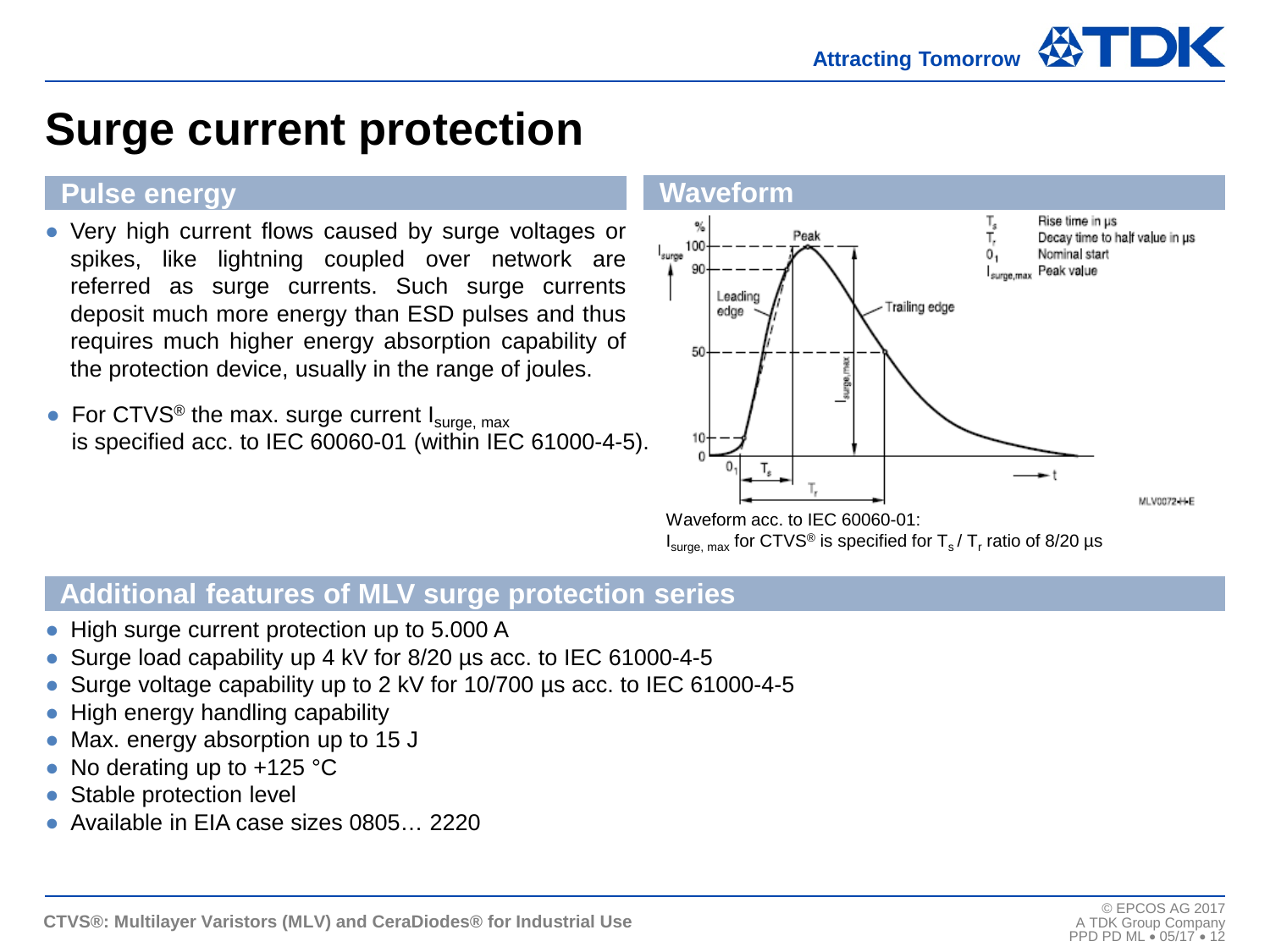# **Surge current protection: Product portfolio**<br>Surge protection series (acc. to IEC 61000-4-5)



**NEW**

|                  | EIA  | V <sub>DC, max</sub> | Vv    | Isurge, max | W <sub>max</sub> |              |
|------------------|------|----------------------|-------|-------------|------------------|--------------|
| <b>Type</b>      | case |                      | @ 1mA | $8/20$ µs   | 2 <sub>ms</sub>  |              |
|                  | size | [V]                  | [V]   | [A]         | [mJ]             |              |
| CT0805K30G       | 0805 | 38                   | 47    | 80          | 300              |              |
| CT0805K35G       | 0805 | 45                   | 47    | 80          | 300              |              |
| CT1206K30G       | 1206 | 38                   | 47    | 200         | 1.100            |              |
| CT1206K35G       | 1206 | 45                   | 56    | 100         | 400              |              |
| CT1206K40G       | 1206 | 56                   | 68    | 100         | 500              |              |
| CT1206K50G       | 1206 | 65                   | 82    | 100         | 600              |              |
| CT1206K60G       | 1206 | 85                   | 100   | 100         | 700              |              |
| CT1210K30G       | 1210 | 38                   | 47    | 300         | 2.000            |              |
| CT1210K35G       | 1210 | 45                   | 56    | 250         | 2.000            |              |
| CT1210K40G       | 1210 | 56                   | 68    | 250         | 2.300            |              |
| CT1210K50G       | 1210 | 65                   | 82    | 200         | 1.600            |              |
| CT1210K60G       | 1210 | 85                   | 100   | 200         | 2.000            |              |
| CT1812K30G       | 1812 | 38                   | 47    | 800         | 4.200            |              |
| CT1812K35G       | 1812 | 35                   | 56    | 500         | 4.000            |              |
| CT1812K40G       | 1812 | 40                   | 68    | 500         | 4.800            |              |
| CT1812K50G       | 1812 | 65                   | 82    | 200         | 4.500            |              |
| CT1812K60G       | 1812 | 85                   | 100   | 400         | 5.800            |              |
| CT1812K75TELEG2  | 1812 | 100                  | 120   | $400^{2}$   | 2.500            |              |
| CT1812S95AG2     | 1812 | 125                  | 165   | 250         | 2.800            |              |
| CT1812K130G2     | 1812 | 170                  | 205   | 250         | 3.500            |              |
| CT1812K115TELEG2 | 1812 | 150                  | 180   | $250^{2}$   | 3.200            |              |
| CT2220K30G       | 2220 | 38                   | 47    | 1.200       | 12.000           |              |
| CT2220K30E2G     | 2220 | 38                   | 47    | 5.000       | 15.000           |              |
| CT2220K40G       | 2220 | 56                   | 68    | 1.000       | 9.000            |              |
| CT2220K50G       | 2220 | 65                   | 82    | 800         | 5.600            |              |
| CT2220K50E2G     | 2220 | 65                   | 82    | 4.500       | 15.000           |              |
| CT2220S50E3G     | 2220 | 63                   | 82    | 4.500       | 15.000           | low clamping |
| CT2220K60G       | 2220 | 85                   | 100   | 800         | 6.800            |              |



2)  $I_{\text{surge,max}}$  for 10/700  $\mu$ s = 45 A (acc. to IEC 61000-4-5)

### For the selection of suitable CTVS® for surge current refer to the I<sub>surge, max</sub> ratings.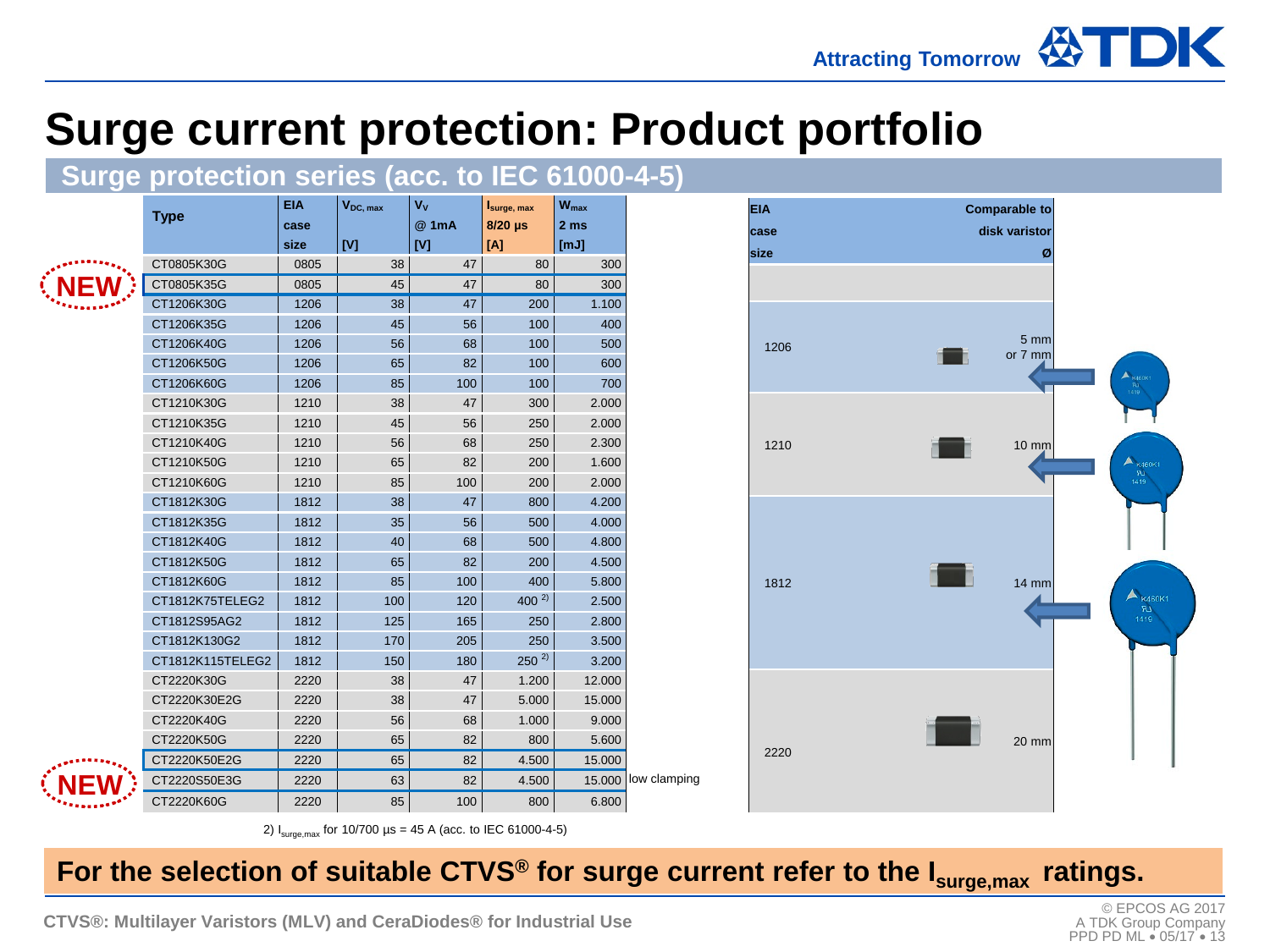

## **Application example: Cabled fire detectors**

Fire detectors are obligatory in many countries. Modern and intelligent fire security systems with a working voltage of 30 V DC to 40V (from power connection 230 V) have up to 200 smoke detectors in a loop. Therefore components with a low leakage current are required.



### **Recommended SMD varistor parts**

| Type       | <b>EIA case size <math> V_{RMS,max} </math></b> | ΊV, | $V_{\rm DC}$<br>[V] | $ V_{v} \mathcal{Q}  1$ mA | IV<br>clamp,max<br>[V] | surge, max<br>[[A] | $ W_{max}(2 \text{ ms}) $<br>[mJ] | $\mathbb{C}$ $\mathsf{V}_{\text{RMS,max}}$<br>[uA] |
|------------|-------------------------------------------------|-----|---------------------|----------------------------|------------------------|--------------------|-----------------------------------|----------------------------------------------------|
| CT0805K35G | 0805                                            | 35  | 45                  | 47                         | 77                     | 80                 | 300                               | 1 max                                              |
| CT1206K40G | 1206                                            | 40  | 56                  | 68                         | 110                    | 100                | 500                               | 1 max                                              |
| CT1812K60G | 1812                                            | 60  | 85                  | 100                        | 165                    | 400                | 5,800                             | 1 max                                              |
| CT2220K40G | 2220                                            | 40  | 56                  | 68                         | 110                    | 1,000              | 9,000                             | 1 max                                              |





### **Detection system Sender**

- Motion/ vibration detector
- Opening detector
- Breakage of glass detector
- Smoke detector
- **Heat detector**
- Water detector

- Emergency call sender
- Assault sender

#### **Communication modules**

- ISDN module
- GSM module
- IP module, Info module

### **EPCOS CTVS® are reliable solutions with very low leakage current.**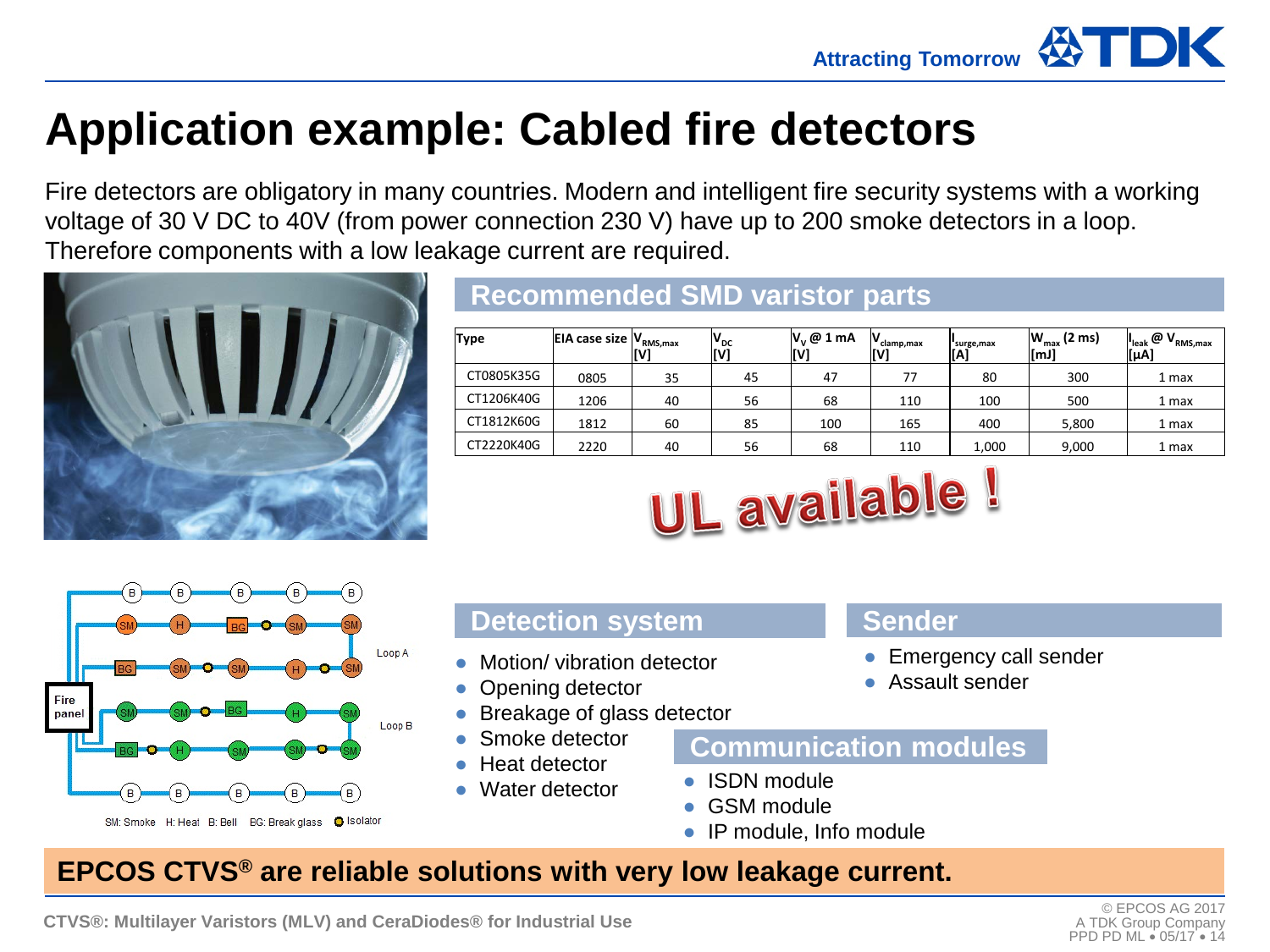## **Application example: Power over Ethernet (PoE)**

Power over Ethernet (PoE) does use the same copper cable for supply 48 V DC and the Ethernet data signal. This is an existing possibility how to transport data and supply voltage to Ethernet device by already existing net of cabling for computer networks (10 Mbit/s and 100 Mbit/s).

This standard is authorized as IEEE 802.3af.



### **8/20 µs step stress test**



### **High level of reliability: Increased 8/20 µs EoL for high fail-safe level. 100% passed**

**NEW**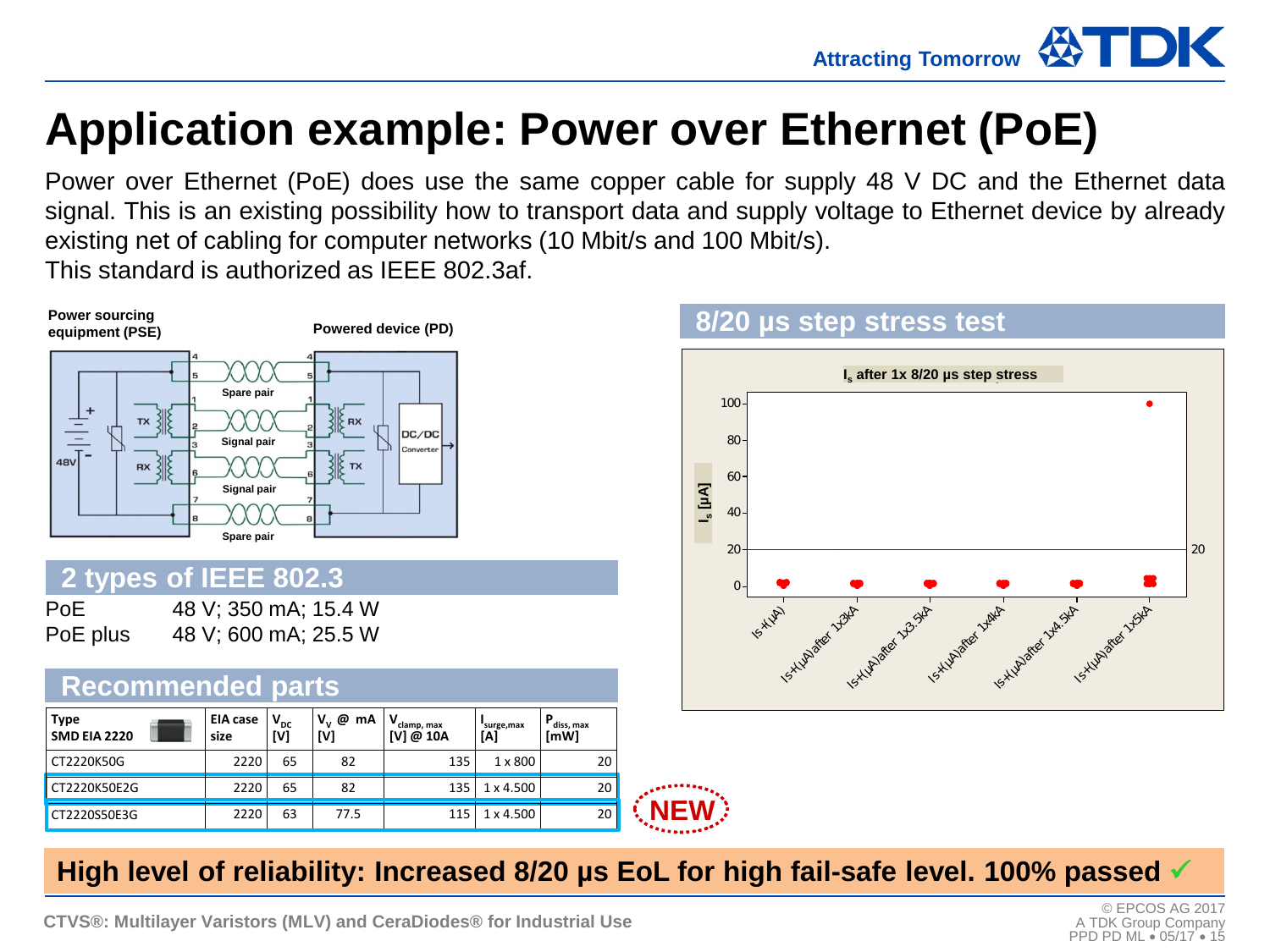

## **CTVS® multilayer varistors: Design support**

### **Sample kits**

● **Ceramic Transient Voltage Suppressors CTVS® Multilayer Varistors for Surge Protection** Ordering no. B72499H9999K199



- **Ceramic Transient Voltage Suppressors CTVS® Multilayer Varistors and CeraDiodes® for General Use** Ordering no. B72499S9999K199
- **Ceramic Transient Voltage Suppressors CTVS ® Multilayer Varistors and CeraDiodes® for Industrial Applications** Ordering no. B72499I9999K199
- **Ceramic Transient Voltage Suppressors E Series of Multilayer Varistors in Automotive Applications** Ordering no. B72499A9999K199

### **Data book**

● **CTVS® - Ceramic Transient Voltage Suppressors** Ordering no. EPC:62023-7600

### **Application support**

Detailed technical information can be found in the TDK product center: <https://product.tdk.com/info/en/index.html>

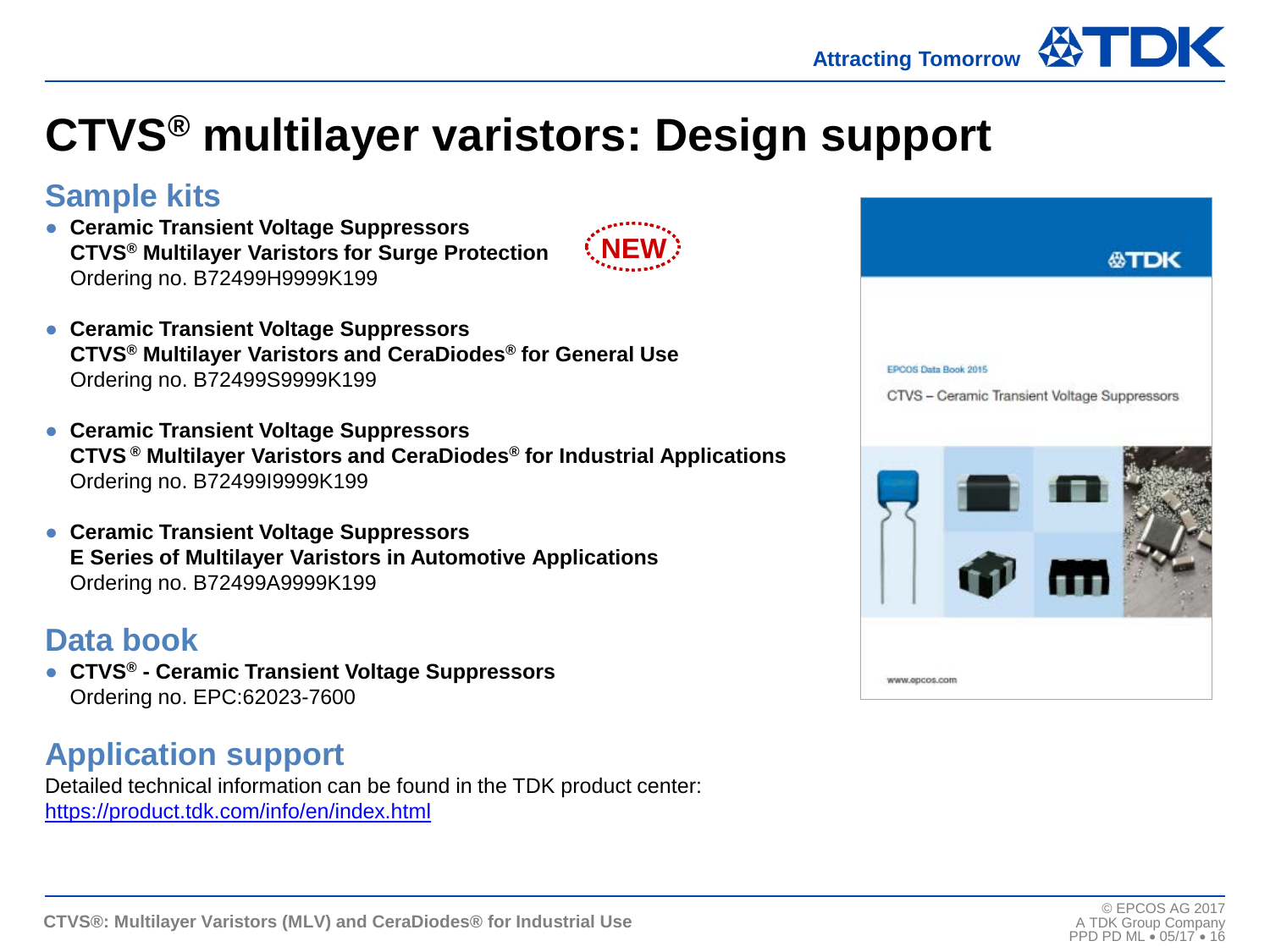

# **Annex**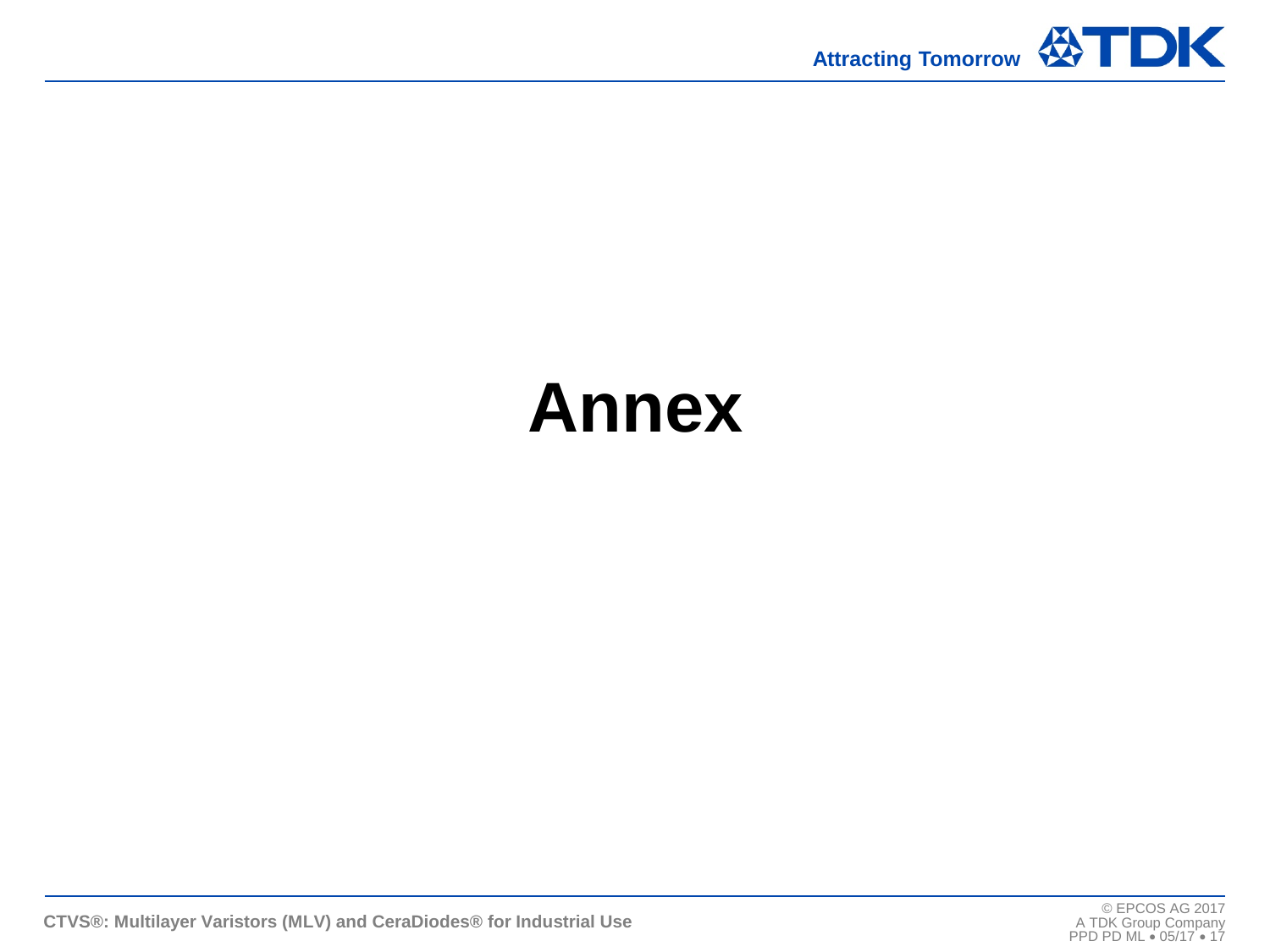### **CTVS® multilayer varistors: Product series at a glance**

- **Multilayer varistors (MLV)** are components designed for circuit protection in automotive, industrial, communication and consumer electronics.
	- ¬ **Standard** For general protection purpose
	- ¬ **Automotive E series** AEC-Q200 qualified
	- ¬ **Low clamping voltage** For sensitive IC protection
	- ¬ **Surge protection** For high energies
	- ¬ **High-speed** For data line protection
- **CeraDiode**® is a specific product for ESD protection of data, audio and video lines, analog and digital interfaces, ICs and I/O ports as alternative to semiconductor-based devices such as TVS diodes.
	- ¬ **Standard** For general protection purpose
	- ¬ **High-speed** For data line protection
	- ¬ **LED** For protection of LED systems
- **ESD/EMI filters** present two functions in one component, ESD protection and EMI filtering. They protect audio lines (microphone and speaker) of a mobile phone from radio frequency noise generated by the phone itself.
- **Leaded transient voltage/ RFI suppressors (SHCV)** are leaded components consisting of a multilayer varistor and multilayer ceramic capacitor for combined protection against transients and RFI suppression in a single component.